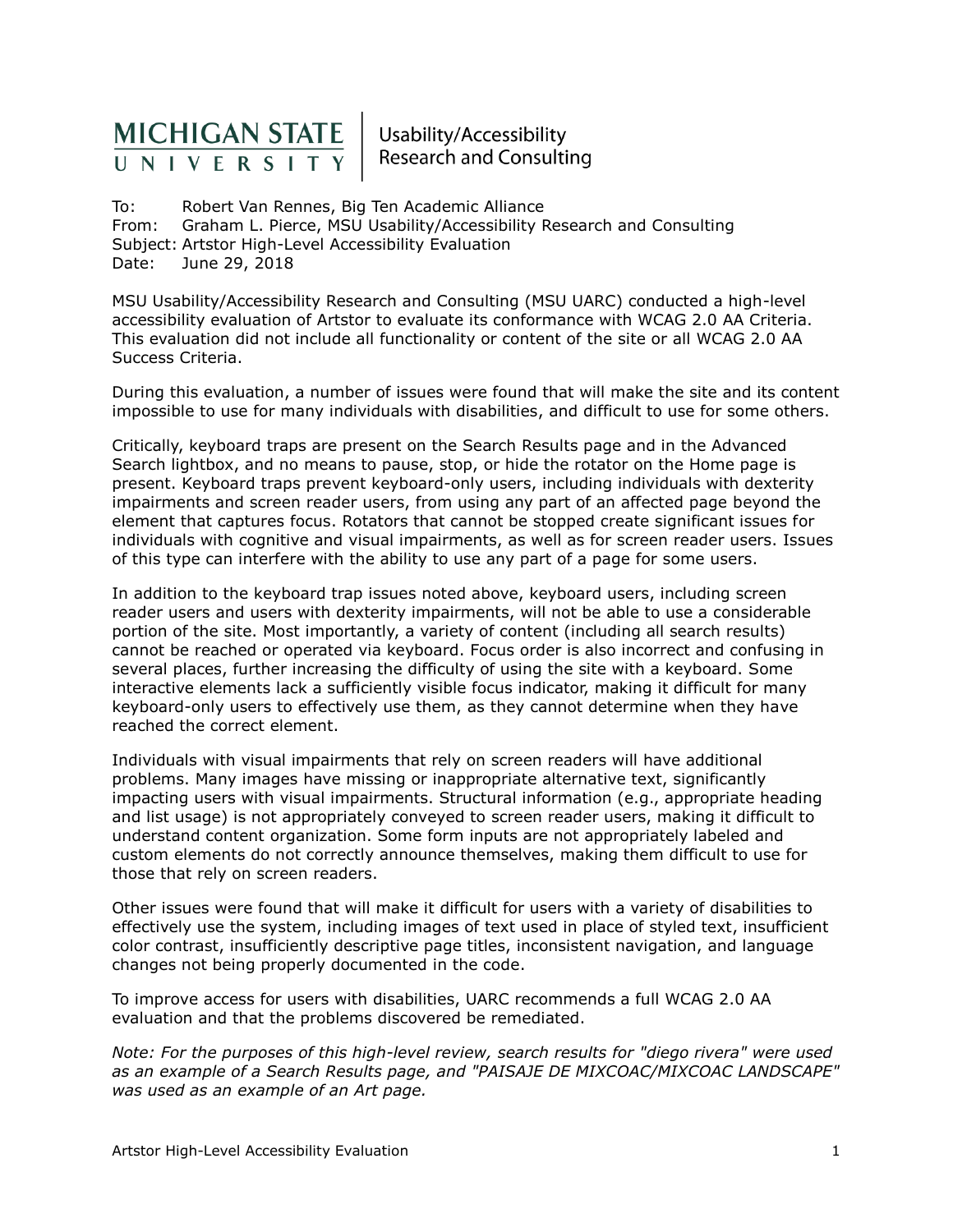# High-Level Findings

## **Conformance**

- Keyboard traps exist when using Firefox on the Search Results page and in the Advanced Search lightbox. [\[WCAG 2.0 CR 5,](http://www.w3.org/TR/UNDERSTANDING-WCAG20/conformance.html#uc-conformance-requirements-head) [WCAG 2.0 SC 2.1.2\]](http://www.w3.org/TR/UNDERSTANDING-WCAG20/keyboard-operation-trapping.html)
- The rotator on the Home page cannot be paused, stopped, or hidden. [WCAG 2.0 CR [5,](http://www.w3.org/TR/UNDERSTANDING-WCAG20/conformance.html#uc-conformance-requirements-head) [WCAG 2.0 SC 2.2.2\]](http://www.w3.org/TR/UNDERSTANDING-WCAG20/time-limits-pause.html)

## **Document Structure**

- Headings are not correctly used to organize content.  $[WCAG 2.0 SC 1.3.1]$  $[WCAG 2.0 SC 1.3.1]$  $[WCAG 2.0 SC 1.3.1]$ 
	- $\circ$  On the Home page, "Artstor" should be tagged as an h1 and "Explore Artstor" should be tagged as an h2
	- $\circ$  On the Home page, "Art and Multimedia" and "Questions" should be h2s, not h3s
	- $\circ$  On the Home page, "From Our Blog" should be an h2, not an h1
	- o On the Home page, "Collection", "Classification", "Geography", "Teaching Resources", "Image Groups" should be h3s, not h2s
	- o On the Search Results page, h3s should be h2s
	- o On the Search Results page, "Clear" links shouldn't be headings
	- o On the Art page, "PAISAJE DE MIXCOAC/MIXCOAC LANDSCAPE" (title of piece) should be tagged as an h1
	- $\circ$  On the Art page, "Item Details" and "File Properties" should be tagged as h2s
	- o In the Advanced Search lightbox, h3s should be h2s
- $\bullet$  Lists are not correctly used to organize content. [[WCAG 2.0 SC 1.3.1](http://www.w3.org/TR/UNDERSTANDING-WCAG20/content-structure-separation-programmatic.html)]
	- o On the Search Results page, filters (e.g., "Paintings", "Drawings and Watercolors", "Photographs", etc.) should be coded as a programmatic list
	- $\circ$  On the Art page, contents of "Item Details" and "File Properties" should be in lists (or use headings)
- Changes in language are not documented in the code (e.g., Spanish usage on the Art page). [\[WCAG 2.0 SC 3.1.2\]](http://www.w3.org/TR/UNDERSTANDING-WCAG20/meaning-other-lang-id.html)

## **Keyboard Support**

- When using Firefox, the Date text inputs on the Search Results page and in the Advanced Search lightbox are keyboard traps. [\[WCAG 2.0 SC 2.1.2,](http://www.w3.org/TR/UNDERSTANDING-WCAG20/keyboard-operation-trapping.html) [WCAG 2.0 CR 5\]](http://www.w3.org/TR/UNDERSTANDING-WCAG20/conformance.html#uc-conformance-requirements-head)
- The "Log in" and "Register" links on all pages cannot be opened via keyboard. [[WCAG 2.0 SC 2.1.1](http://www.w3.org/TR/UNDERSTANDING-WCAG20/keyboard-operation-keyboard-operable.html)]
- On the Home and Search Results pages, "Advanced Search" link cannot be opened via keyboard. [[WCAG 2.0 SC 2.1.1](http://www.w3.org/TR/UNDERSTANDING-WCAG20/keyboard-operation-keyboard-operable.html)]
- On the Search Results page, "Clear" links cannot be opened via keyboard. [[WCAG](http://www.w3.org/TR/UNDERSTANDING-WCAG20/keyboard-operation-keyboard-operable.html)  [2.0 SC 2.1.1](http://www.w3.org/TR/UNDERSTANDING-WCAG20/keyboard-operation-keyboard-operable.html)]
- On the Search Results page, filter categories (e.g., "North America (2485)") cannot be expanded via keyboard. [[WCAG 2.0 SC 2.1.1](http://www.w3.org/TR/UNDERSTANDING-WCAG20/keyboard-operation-keyboard-operable.html)]
- On the Search Results and in the Advanced Search lightbox, the "BCE" and "CE" buttons cannot be reached via keyboard. [[WCAG 2.0 SC 2.1.1](http://www.w3.org/TR/UNDERSTANDING-WCAG20/keyboard-operation-keyboard-operable.html)]
- On the Search Results page, the "Reset" and "Apply" buttons cannot be reached via keyboard. [[WCAG 2.0 SC 2.1.1](http://www.w3.org/TR/UNDERSTANDING-WCAG20/keyboard-operation-keyboard-operable.html)]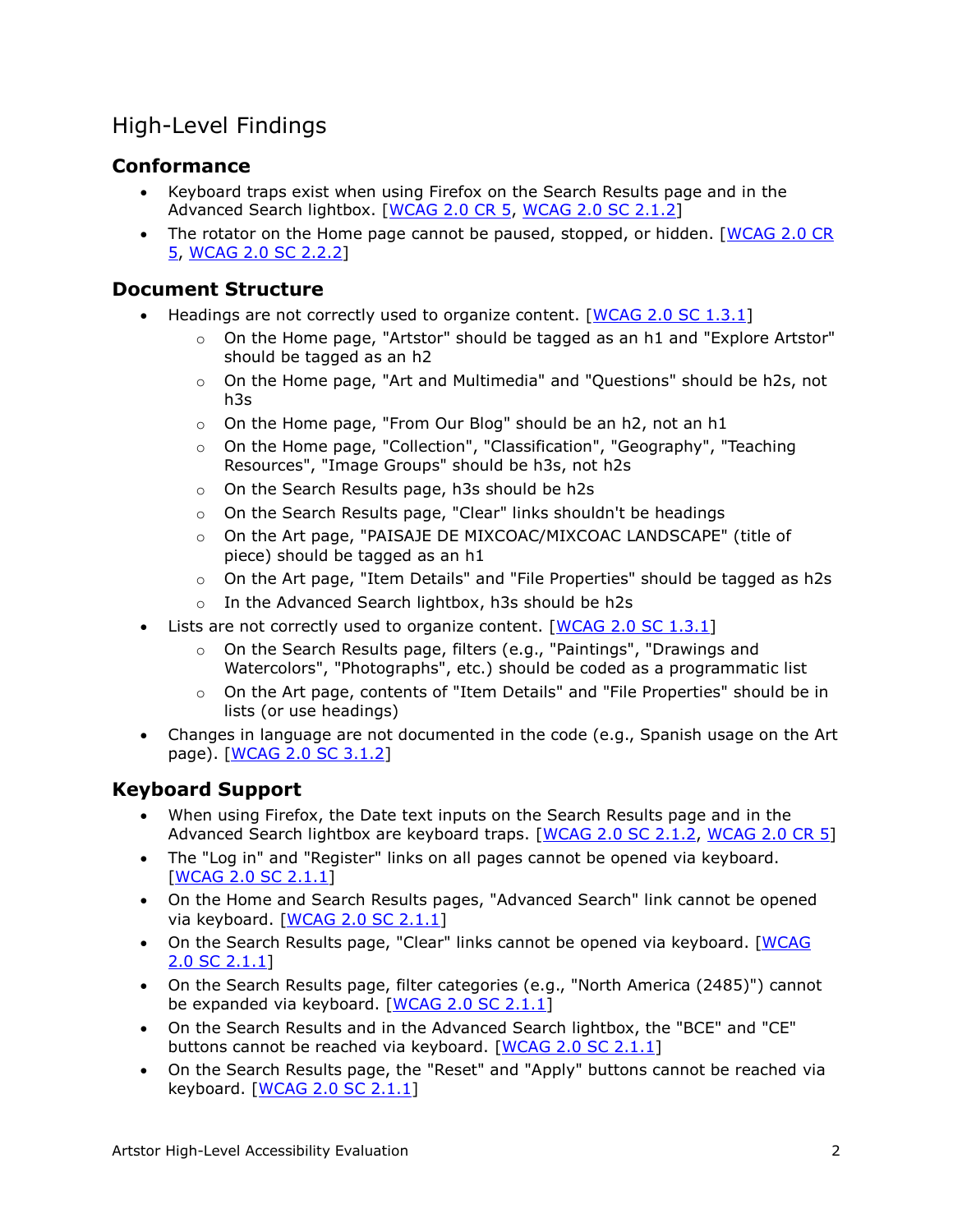- On the Search Results page, the search button, buttons to change search result size, "Select" button, "Others are alto interested in..." link, "View related media" link, and checkboxes for search results cannot be reached via keyboard. [[WCAG 2.0 SC 2.1.1](http://www.w3.org/TR/UNDERSTANDING-WCAG20/keyboard-operation-keyboard-operable.html)]
- On the Search Results page, individual search result links cannot be reached via keyboard (i.e., there is no way for keyboard users to reach pages for individual works of art via the search process). [[WCAG 2.0 SC 2.1.1](http://www.w3.org/TR/UNDERSTANDING-WCAG20/keyboard-operation-keyboard-operable.html)]
- In the Advanced Search lightbox, "Help" link cannot be opened via keyboard. [WCAG [2.0 SC 2.1.1](http://www.w3.org/TR/UNDERSTANDING-WCAG20/keyboard-operation-keyboard-operable.html)]
- In the Advanced Search lightbox, dropdown values (e.g., "In Any Field") cannot be changed via keyboard. [[WCAG 2.0 SC 2.1.1](http://www.w3.org/TR/UNDERSTANDING-WCAG20/keyboard-operation-keyboard-operable.html)]
- Focus order is inappropriate for notifications at the top of the screen (they should receive focus first, not between the "Register" link and the site menu). [WCAG 2.0 [SC 2.4.3](http://www.w3.org/TR/UNDERSTANDING-WCAG20/navigation-mechanisms-focus-order.html)]
- On the Search Results page, "Clear" links for filters receive focus immediately after "Artstor" graphic at start of page, not immediately before/after associated filter links. [[WCAG 2.0 SC 2.4.3](http://www.w3.org/TR/UNDERSTANDING-WCAG20/navigation-mechanisms-focus-order.html)]
- On the Art page, "Add to Group", "Download", "Cite this Item", "Print Preview", "Copy", and "Report Error" receive focus after the "Register" link and before "Learn more" bars and other page content, instead of in the appropriate order. [[WCAG 2.0](http://www.w3.org/TR/UNDERSTANDING-WCAG20/navigation-mechanisms-focus-order.html)  [SC 2.4.3](http://www.w3.org/TR/UNDERSTANDING-WCAG20/navigation-mechanisms-focus-order.html)]
- Focus is not limited to the Advanced Search lightbox when it is open. [[WCAG 2.0 SC](http://www.w3.org/TR/UNDERSTANDING-WCAG20/navigation-mechanisms-focus-order.html)  [2.4.3](http://www.w3.org/TR/UNDERSTANDING-WCAG20/navigation-mechanisms-focus-order.html)]
- In the Advanced Search lightbox, the "Help" link receives focus after the "Artstor" link on the page behind the lightbox. [[WCAG 2.0 SC 2.4.3](http://www.w3.org/TR/UNDERSTANDING-WCAG20/navigation-mechanisms-focus-order.html)]
- In the Advanced Search lightbox, users must advance focus through dozens of elements to move beyond the Classification, Collection Type, and Geography options. [[WCAG 2.0 SC 2.4.3](http://www.w3.org/TR/UNDERSTANDING-WCAG20/navigation-mechanisms-focus-order.html)]
- Focus is not sufficiently visible on some content. [\[WCAG 2.0 SC 2.4.7\]](http://www.w3.org/TR/UNDERSTANDING-WCAG20/navigation-mechanisms-focus-visible.html)
	- o Menu and image links on Home page
	- $\circ$  Checkbox, page change buttons, and Artstor buttons on Search Results page
	- o Image link on Art page
	- o Checkboxes in Advanced Search lightbox

#### **Navigation**

- Art page title does not mention "Artstor". [\[WCAG 2.0 SC 2.4.2\]](http://www.w3.org/TR/UNDERSTANDING-WCAG20/navigation-mechanisms-title.html)
- Menu is not present on Art page. [\[WCAG 2.0 SC 3.2.3\]](http://www.w3.org/TR/UNDERSTANDING-WCAG20/consistent-behavior-consistent-locations.html)

#### **Forms and Data Submission**

- In the Advanced Search lightbox, text inputs are not programmatically labeled. [\[WCAG 2.0 SC 3.3.2\]](http://www.w3.org/TR/UNDERSTANDING-WCAG20/minimize-error-cues.html)
- In the Advanced Search lightbox, grouping labels for checkboxes (e.g., "Classification") are not programmatically associated with inputs. [\[WCAG 2.0 SC](http://www.w3.org/TR/UNDERSTANDING-WCAG20/minimize-error-cues.html)  [3.3.2\]](http://www.w3.org/TR/UNDERSTANDING-WCAG20/minimize-error-cues.html)

#### **Images**

• Appropriate alternative text is not provided for visual content. [WCAG [2.0 SC 1.1.1\]](https://www.w3.org/TR/UNDERSTANDING-WCAG20/text-equiv-all.html)